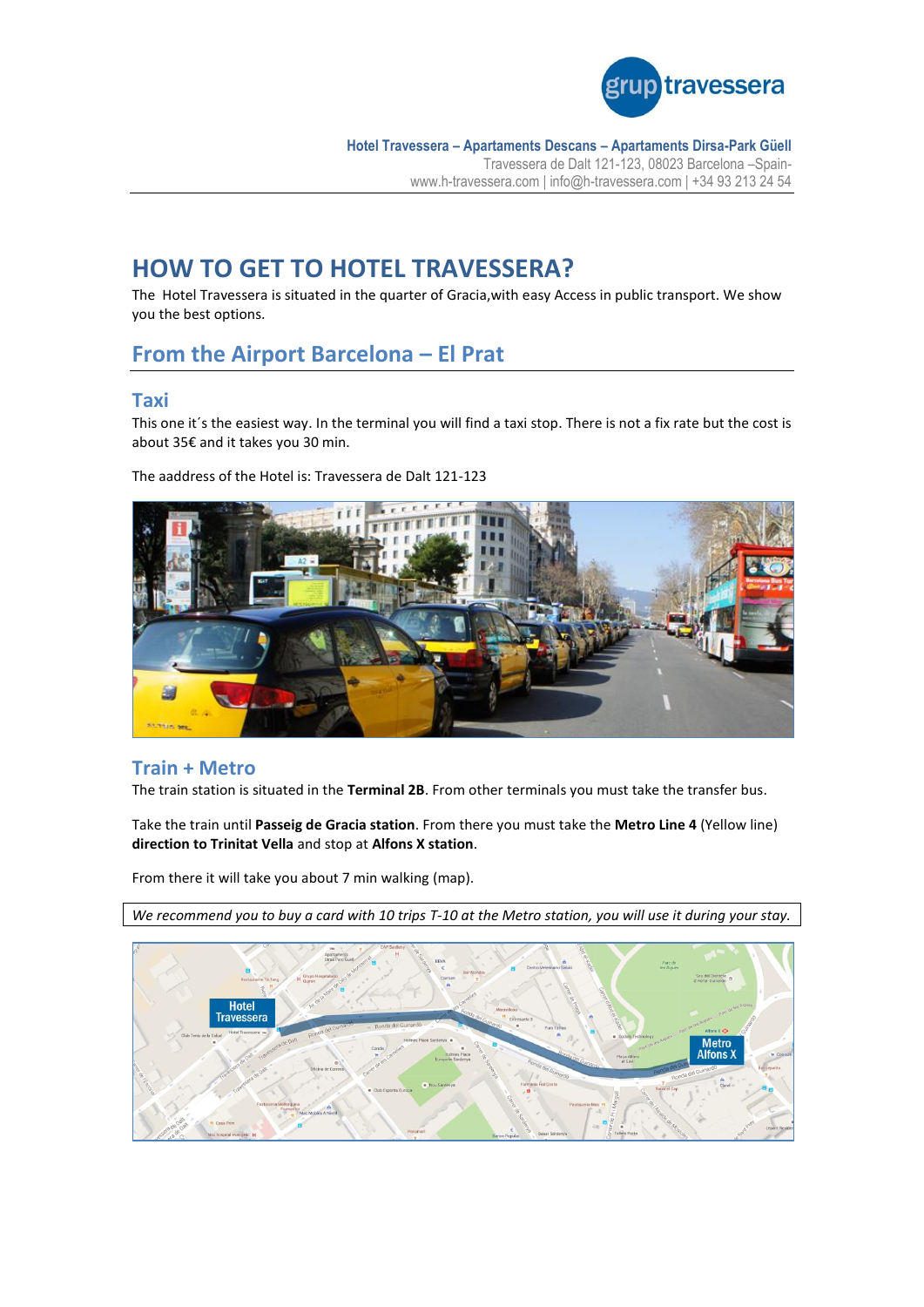![](_page_1_Picture_0.jpeg)

**Hotel Travessera – Apartaments Descans – Apartaments Dirsa-Park Güell** Travessera de Dalt 121-123, 08023 Barcelona –Spainwww.h-travessera.com | info@h-travessera.com | +34 93 213 24 54

### **Aerobús + Bus Number 24**

You will find an **Aerobus** Stop in every terminal of the Barcelona Airport. This bus has connection with the city centre - Plaça Catalunya.

Once you are there, just in front of the bus stop take the **bus number 24 direction to El Carmel** and stop at the **station called Mare de Deu de Montserrat/Plaça Sanllehy**.

![](_page_1_Picture_5.jpeg)

![](_page_1_Figure_6.jpeg)